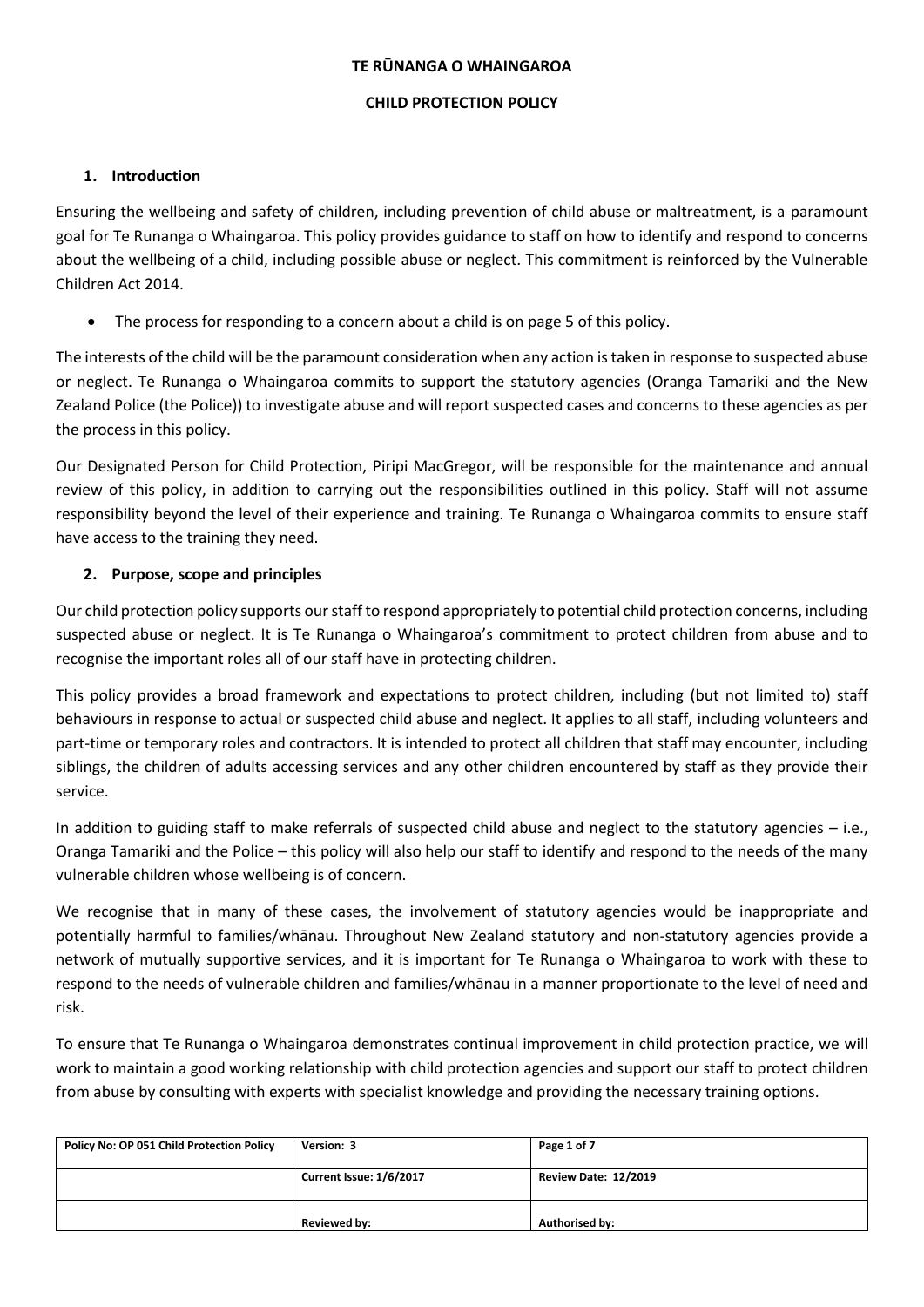Te Runanga o Whaingaroa also commit to explore opportunities to work with other providers, including from other sectors, to develop a network of child protection practice in our community.

This policy applies to all staff, including contractors and volunteers.

# **3. Definitions**

- **Child** –any child or young person aged under 17 years and who is not married or in a civil union.
- **Child protection –** activities carried out to ensure that children are safe in cases where there is suspected abuse or neglect or are at risk of abuse or neglect.
- **Designated person for child protection**  the manager/supervisor or designated person responsible for providing advice and support to staff where they have a concern about an individual child or who want advice about child protection policy.
- **Disclosure**  information given to a staff member by a child, parent or caregiver or a third party in relation to abuse or neglect.
- **Oranga Tamariki** the agency responsible for investigating and responding to suspected abuse and neglect and for providing care and protection to children found to be in need.
- **New Zealand Police**  the agency responsible for responding to situations where a child is in immediate danger and for working with Oranga Tamariki in child protection work and investigating cases of abuse or neglect where an offence may have occurred.
- **Physical abuse**  any acts that may result in physical harm of a child or young person. It can be, but is not limited to: bruising, cutting, hitting, beating, biting, burning, causing abrasions, strangulation, suffocation, and drowning, poisoning and fabricated or induced illness.
- **Sexual abuse**  any acts that involve forcing or enticing a child to take part in sexual activities, whether or not they are aware of what is happening. Sexual abuse can be, but is not limited to:
	- **Contact abuse:** touching breasts, genital/anal fondling, masturbation, oral sex, penetrative or nonpenetrative contact with the anus or genitals, encouraging the child to perform such acts on the perpetrator or another, involvement of the child in activities for the purposes of pornography or prostitution.
	- **Non-contact abuse:** exhibitionism, voyeurism, exposure to pornographic or sexual imagery, inappropriate photography or depictions of sexual or suggestive behaviours or comments.
- **Emotional abuse**  any act or omission that results in adverse or impaired psychological, social, intellectual and emotional functioning or development. This can include:
	- Patterns of isolation, degradation, constant criticism or negative comparison to others.
	- Isolating, corrupting, exploiting or terrorising a child can also be emotional abuse.
	- Exposure to family/whānau or intimate partner violence.
- **Neglect**  neglect is the most common form of abuse and although the effects may not be as obvious as physical abuse, it is just as serious.

Neglect can be:

- Physical (not providing the necessities of life like a warm place, food and clothing).
- Emotional (not providing comfort, attention and love).
- Neglectful supervision (leaving children without someone safe looking after them).
- Medical neglect (not taking care of health needs).
- Educational neglect (allowing chronic truancy, failure to enrol in education or inattention to education needs).

| Policy No: OP 051 Child Protection Policy | Version: 3              | Page 2 of 7                 |
|-------------------------------------------|-------------------------|-----------------------------|
|                                           | Current Issue: 1/6/2017 | <b>Review Date: 12/2019</b> |
|                                           | <b>Reviewed by:</b>     | <b>Authorised by:</b>       |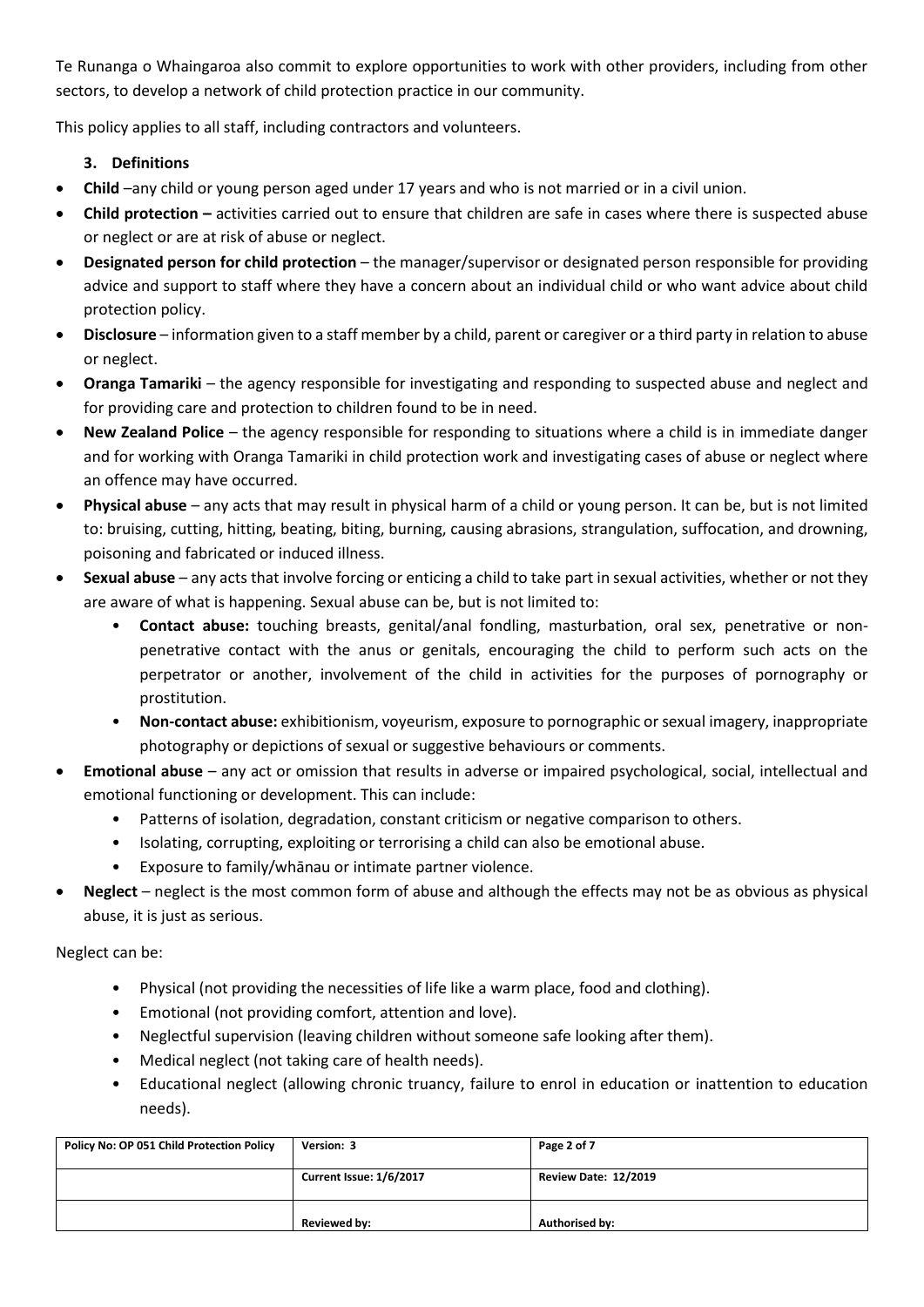## **4. Training**

We are committed to maintaining and increasing staff awareness of how to prevent, recognise and respond to abuse through appropriate training. As part of their induction, new staff are made aware of the policy on child protection.

## **5. Identifying child abuse and neglect**

Our approach to identifying abuse or neglect is guided by the following principles:

- We understand that every situation is different and it's important to consider all available information about the child and their environment before reaching conclusions. For example, behavioural concerns may be the result of life events, such as divorce, accidental injury, the arrival of a new sibling etc.
- We understand when we are concerned a child is showing signs of potential abuse or neglect we should talk to someone, either a colleague, manager/supervisor or the Designated Person for Child Protection – we shouldn't act alone.
- While there are different definitions of abuse, the important thing is for us to consider overall wellbeing and the risk of harm to the child. It is not so important to be able to categorise the type of abuse or neglect.
- It is normal for us to feel uncertain, however, the important thing is that we should be able to recognise when something is wrong, especially if we notice a pattern forming or several signs that make us concerned.
- Exposure to intimate partner violence (IPV) is a form of child abuse. There is a high rate of co-occurrence between IPV and the physical abuse of children.

We recognise the signs of potential abuse:

- *Physical signs* (e.g., unexplained injuries, burns, fractures, unusual or excessive itching, genital injuries, and sexually transmitted diseases).
- *Developmental delays* (e.g., small for their age, cognitive delays, falling behind in school, poor speech and social skills).
- *Emotional abuse/neglect* (e.g., sleep problems, low self-esteem, obsessive behaviour, inability to cope in social situations, sadness/loneliness and evidence of self-harm).
- *Behavioural concerns* (e.g., age inappropriate sexual interest or play, fear of a certain person or place, eating disorders/substance abuse, disengagement/neediness, aggression).
- The child talking about things that indicate abuse (sometimes called an allegation or disclosure).

We are aware of the signs of potential neglect:

- *Physical signs* (e.g., looking rough and uncared for, dirty, without appropriate clothing, underweight).
- *Developmental delays* (e.g., small for their age, cognitive delays, falling behind in school, poor speech and social skills).
- *Emotional abuse/neglect* (e.g., sleep problems, low self-esteem, obsessive behaviour, inability to cope in social situations, sadness/loneliness and evidence of self-harm).
- *Behavioural concerns* (e.g., disengagement/ neediness, eating disorders/substance abuse, aggression).

| Policy No: OP 051 Child Protection Policy | Version: 3              | Page 3 of 7                 |
|-------------------------------------------|-------------------------|-----------------------------|
|                                           | Current Issue: 1/6/2017 | <b>Review Date: 12/2019</b> |
|                                           | <b>Reviewed by:</b>     | Authorised by:              |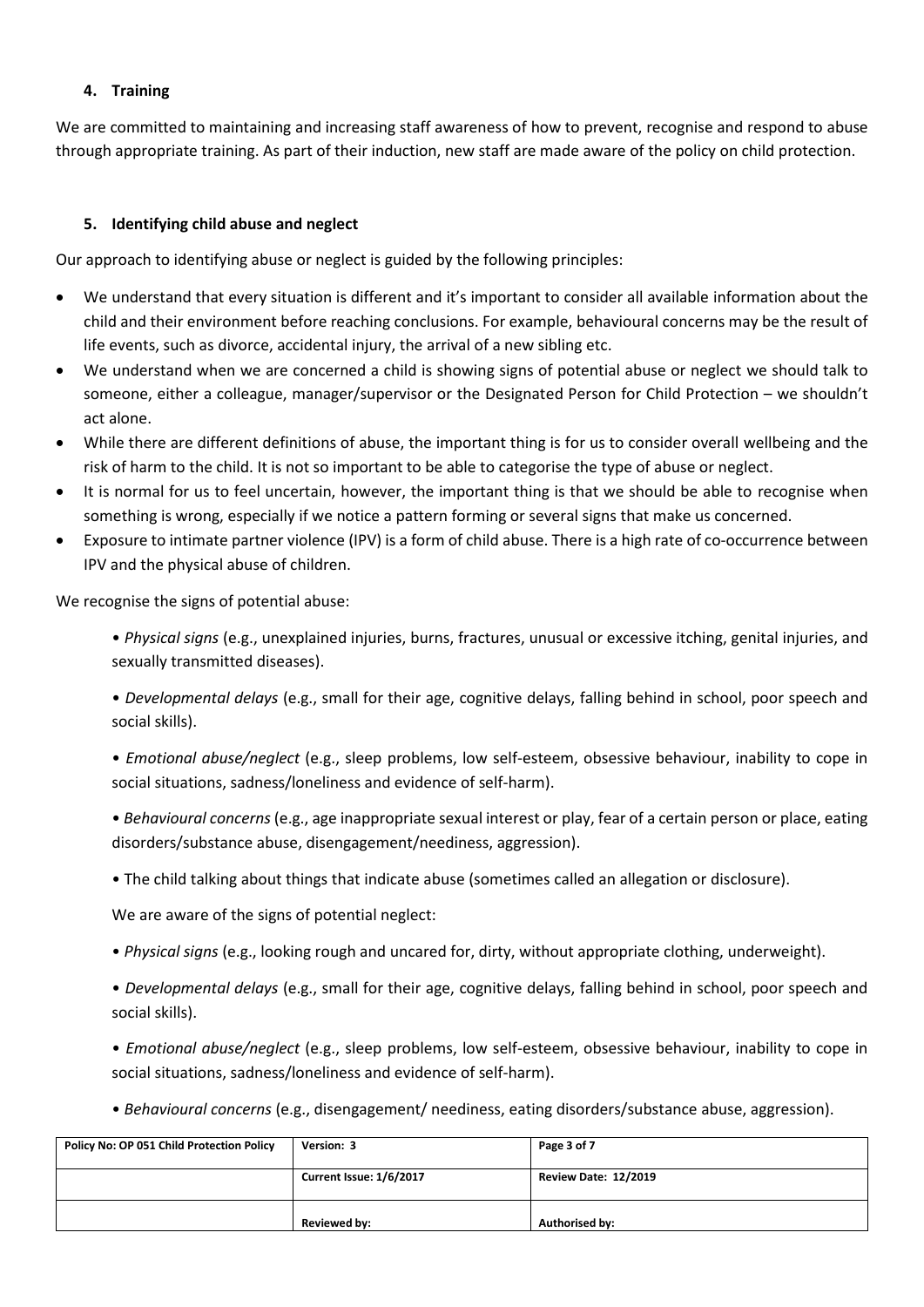- *Neglectful supervision* (e.g., out and about unsupervised, left alone, no safe home to return to).
- *Medical neglect* (e.g., persistent nappy rash or skin disorders or other untreated medical issues).

Every situation is different and staff will consider all available information about the child and their environment before reaching conclusions. For example, behavioural concerns may be the result of life events, such as divorce, accidental injury, the arrival of a new sibling etc.

Te Runanga o Whaingaroa will always act on the recommendations of statutory agencies, including Oranga Tamariki and the Police. We will only inform families/whānau about suspected or actual abuse after we have discussed this with these agencies.

When we respond to suspected child abuse or any concerning behaviour we write down our observations, impressions and communications in a confidential register. This is kept separate from our other records and access will be strictly controlled.

Staff involved in cases of suspected child abuse are entitled to have support. We will maintain knowledge of such individuals, agencies and organisations in the community that provide support.

# **6. Confidentiality and information sharing**

We will seek advice from Oranga Tamariki and/or the Police before identifying information about an allegation is shared with anyone, other than the service manager or designated person. Staff should be aware that:

- Under sections 15 and 16 of the Children, Young Persons, and Their Families Act 1989 any person who believes that a child has been or is likely to be, harmed physically, emotionally or sexually or ill-treated, abused, neglected or deprived may report the matter to Oranga Tamariki or the Police and provided the report is made in good faith, no civil, criminal or disciplinary proceedings may be brought against them.
- When collecting personal information about individuals, it is important to be aware of the requirements of the privacy principles – i.e., the need to collect the information directly from the individual concerned and when doing so to be transparent about: the purposes for collecting the information and how it will be used; who can see the information; where it is held; what is compulsory/voluntary information; and that people have a right to request access to and correction of their information.
- Staff may, however, disclose information under the Privacy Act/Health Information Privacy Code where there is good reason to do so – such as where there is a serious risk to individual health and safety (see privacy principle 11/Code rule 11). Disclosure about ill-treatment or neglect of a child/young person may also be made to the Police or Oranga Tamariki under sections 15 and 16 of the Children, Young Persons, and Their Families Act 1989.

# **7. Child Safe Practice Guidelines**

To avoid situations where staff may be alone with children, all staff should examine the opportunities or possible situations where staff may be alone with children. Wherever possible an open-door policy for all spaces should be used (excludes toilets). Staff should be aware of where all children are at all times.

Visitors should be monitored at all times by staff and volunteers and outside instructors should be monitored by staff.

If activities require one to one physical contact (i.e., classes in swimming, gymnastics etc.) parents and caregivers should be advised.

| Policy No: OP 051 Child Protection Policy | Version: 3              | Page 4 of 7                 |
|-------------------------------------------|-------------------------|-----------------------------|
|                                           | Current Issue: 1/6/2017 | <b>Review Date: 12/2019</b> |
|                                           | <b>Reviewed by:</b>     | <b>Authorised by:</b>       |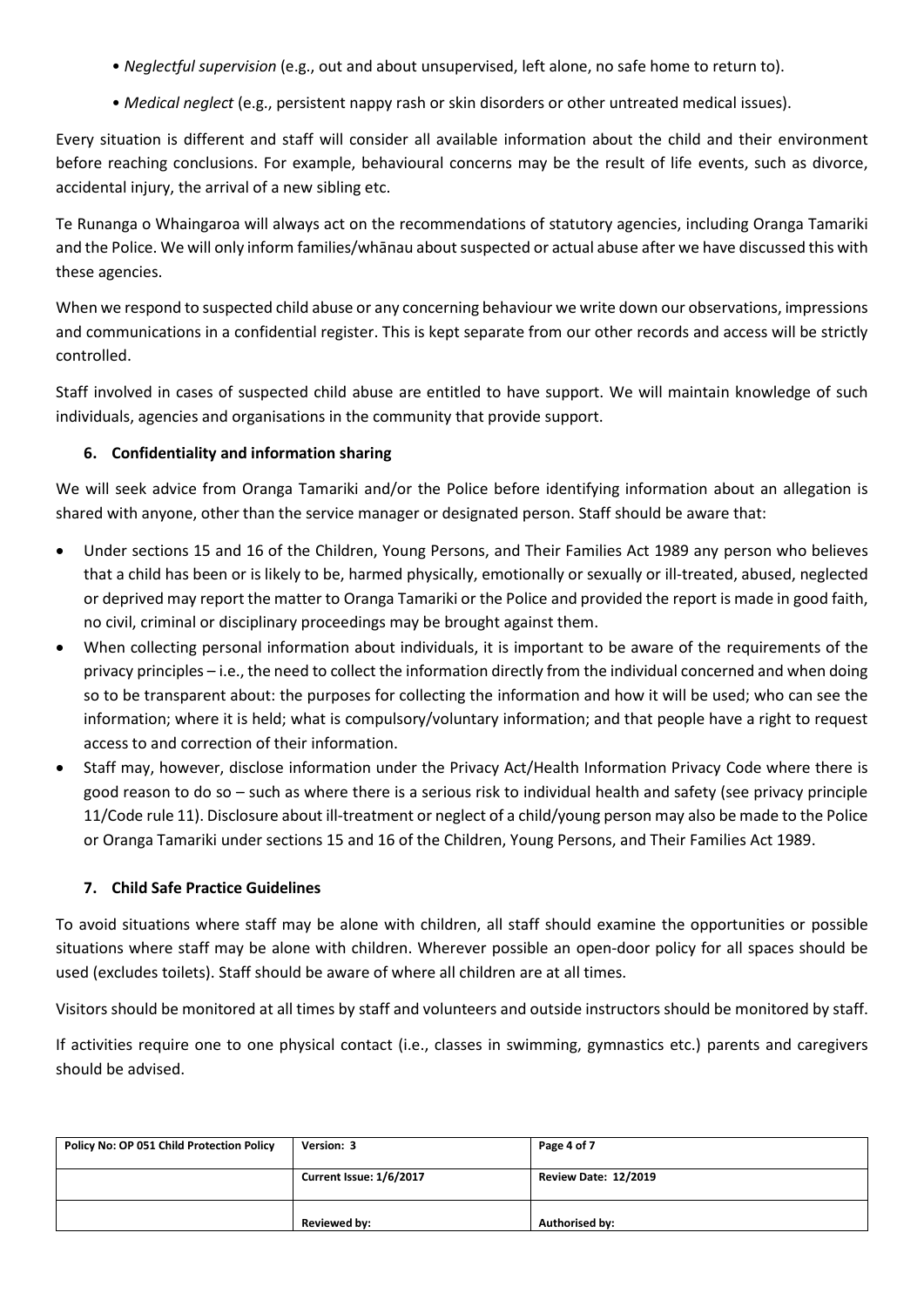Where a child or young person requires assistance, e.g., if they are intellectually or physically disabled, if possible involve the parents/caregivers and outside agencies (in education such as the Ministry of Education's Special Education group) to assist. If this assistance is not available, ensure that the staff members are aware of the appropriate procedures when giving assistance.

Staff should avoid being alone when transporting a child or young person, unless an emergency requires it. Except in an emergency, children and young people are not to be taken from Te Runanga o Whaingaroa's premises, or from the programme we provide, without written parental consent.

| Policy No: OP 051 Child Protection Policy | Version: 3              | Page 5 of 7                 |
|-------------------------------------------|-------------------------|-----------------------------|
|                                           | Current Issue: 1/6/2017 | <b>Review Date: 12/2019</b> |
|                                           | <b>Reviewed by:</b>     | <b>Authorised by:</b>       |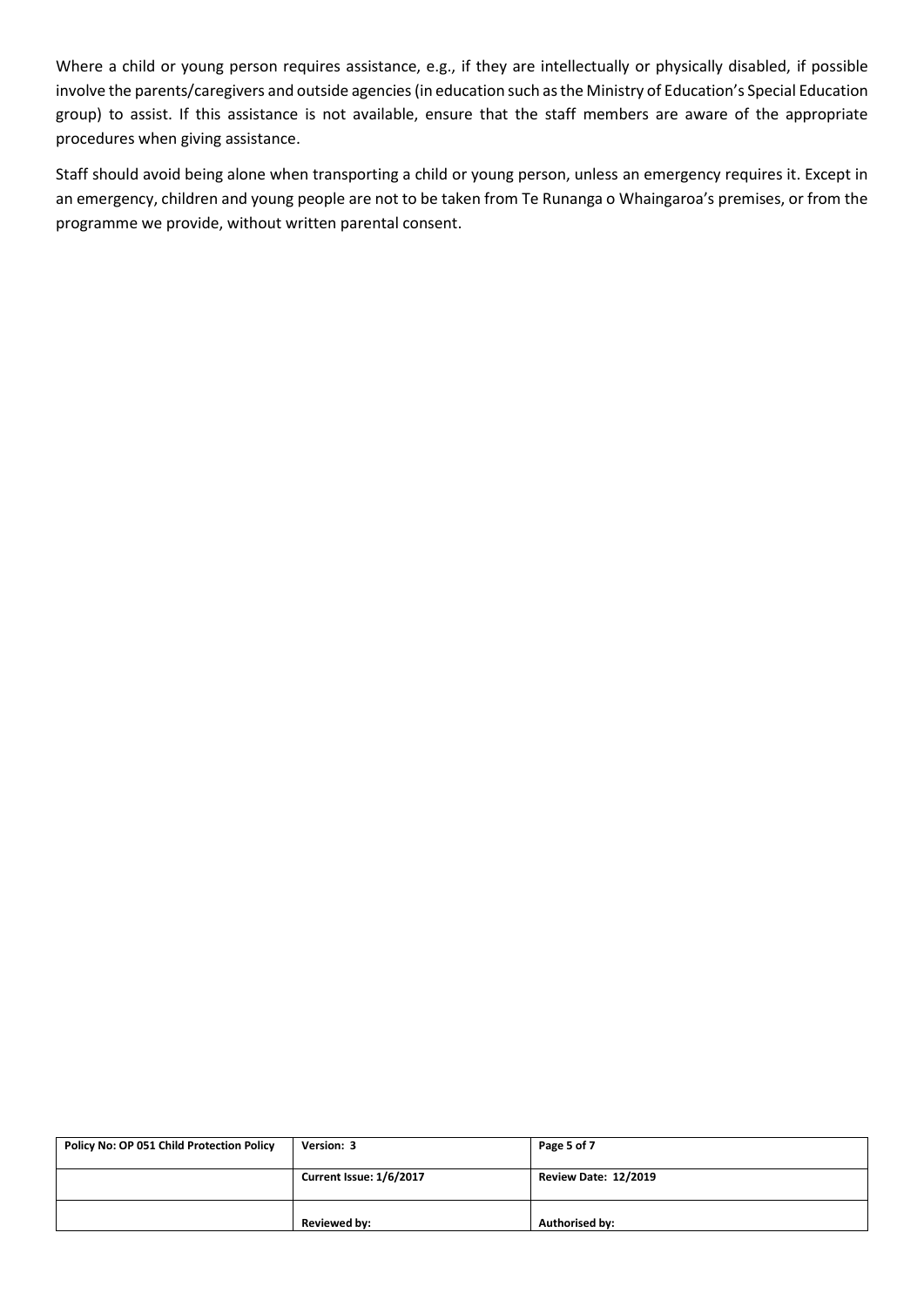

| Policy No: OP 051 Child Protection Policy | Version: 3              | Page 6 of 7                 |
|-------------------------------------------|-------------------------|-----------------------------|
|                                           | Current Issue: 1/6/2017 | <b>Review Date: 12/2019</b> |
|                                           | <b>Reviewed by:</b>     | <b>Authorised by:</b>       |